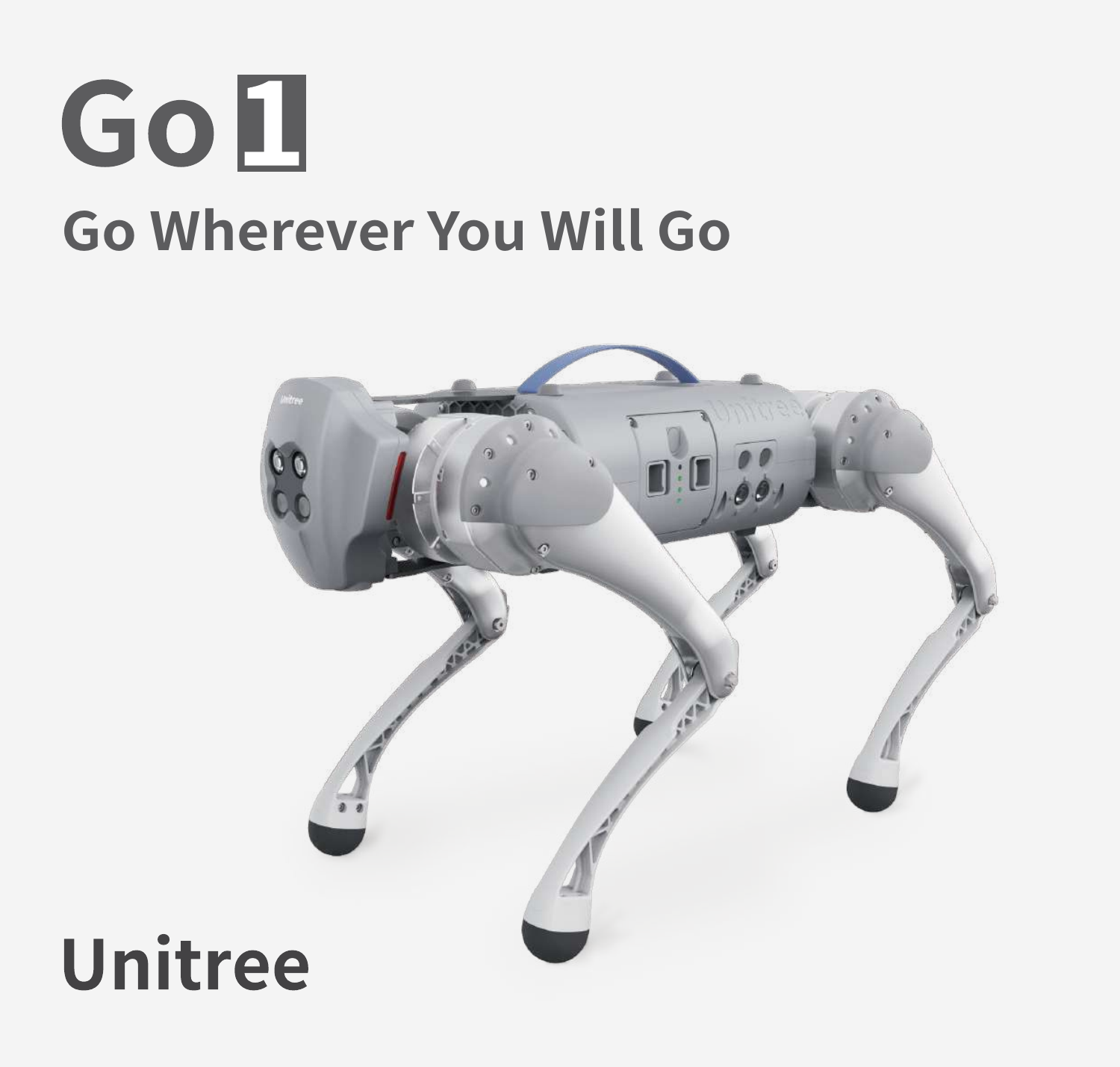

#### APP

Use the robot's own multiple cameras for multi-eye vision fusion.So as to open the God's perspective of remote control operation of the robot.It makes remote operation within the beyond visual range as easy and convenient as being on the spot.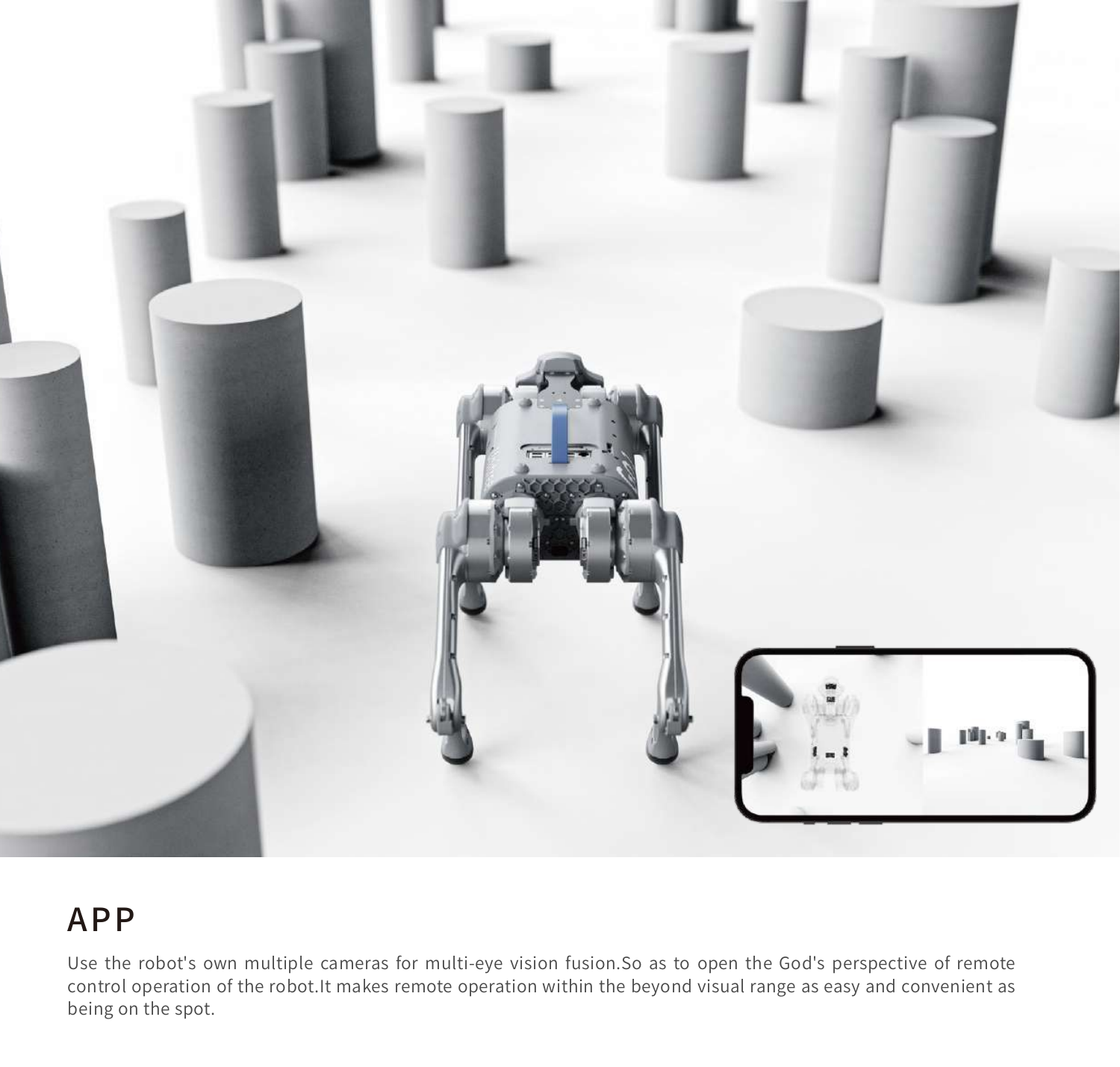#### **Strong & Reliable Power System(Withy Adaptive Joints)**

New power joint with super lightweight, low noise and long life. Heat pipe cooling system built in the knee joint motor.

Body/thigh joints C1-8: 520g 23.70N.m; Knee joint C1-8×1.5ratio 35.55N.m;

![](_page_2_Picture_3.jpeg)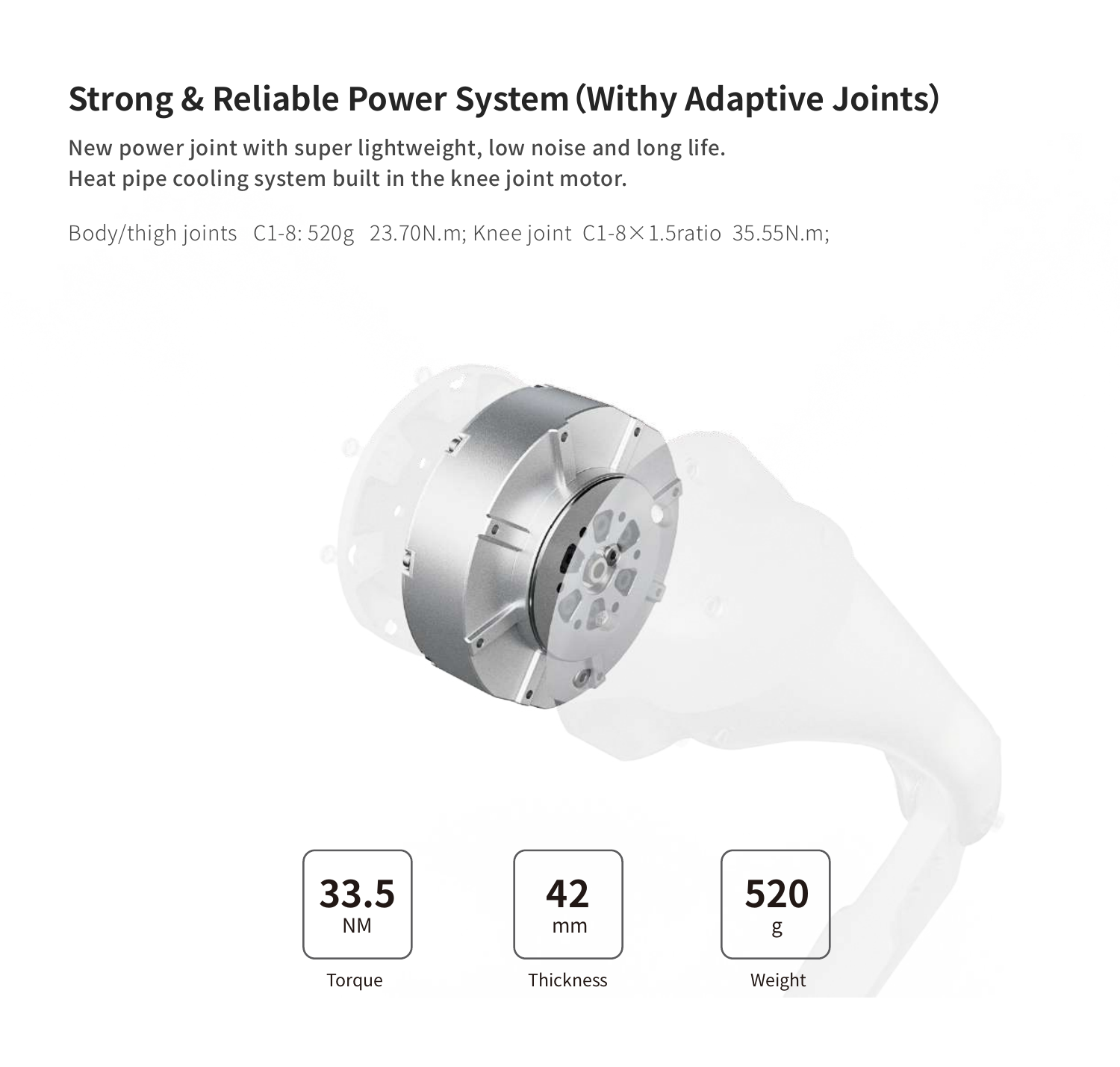![](_page_3_Picture_0.jpeg)

#### **Intelligent Side-follow System**

Adopt Patented Wireless Vector Positioning And Control Technology

1) Robot walks alongside its human master, which is much better than the conventional following mode. Besides, the human-machine interaction is both harmonious and safe. 2)No need to worry about the robot since it's right beside you. 3) Capable of helping robot choosing better route in complex environment.

![](_page_3_Picture_4.jpeg)

#### **Super Sensory System**

Full View Coverage

5 Sets Fish-eye Stereo Depth Cameras + Ai Post-processing + 3 Sets Hypersonic Sensors

Lens Angle ≈ 150×170°

![](_page_3_Picture_9.jpeg)

#### **Built-in Powerful AI**

16 core CPU + GPU(384Core, 1.5TFLOPS)

For comparison, the Nvidia TX2 only has CPU (4 cores) +GPU(256Core, 1.3TFlops) with price at 468+dollar.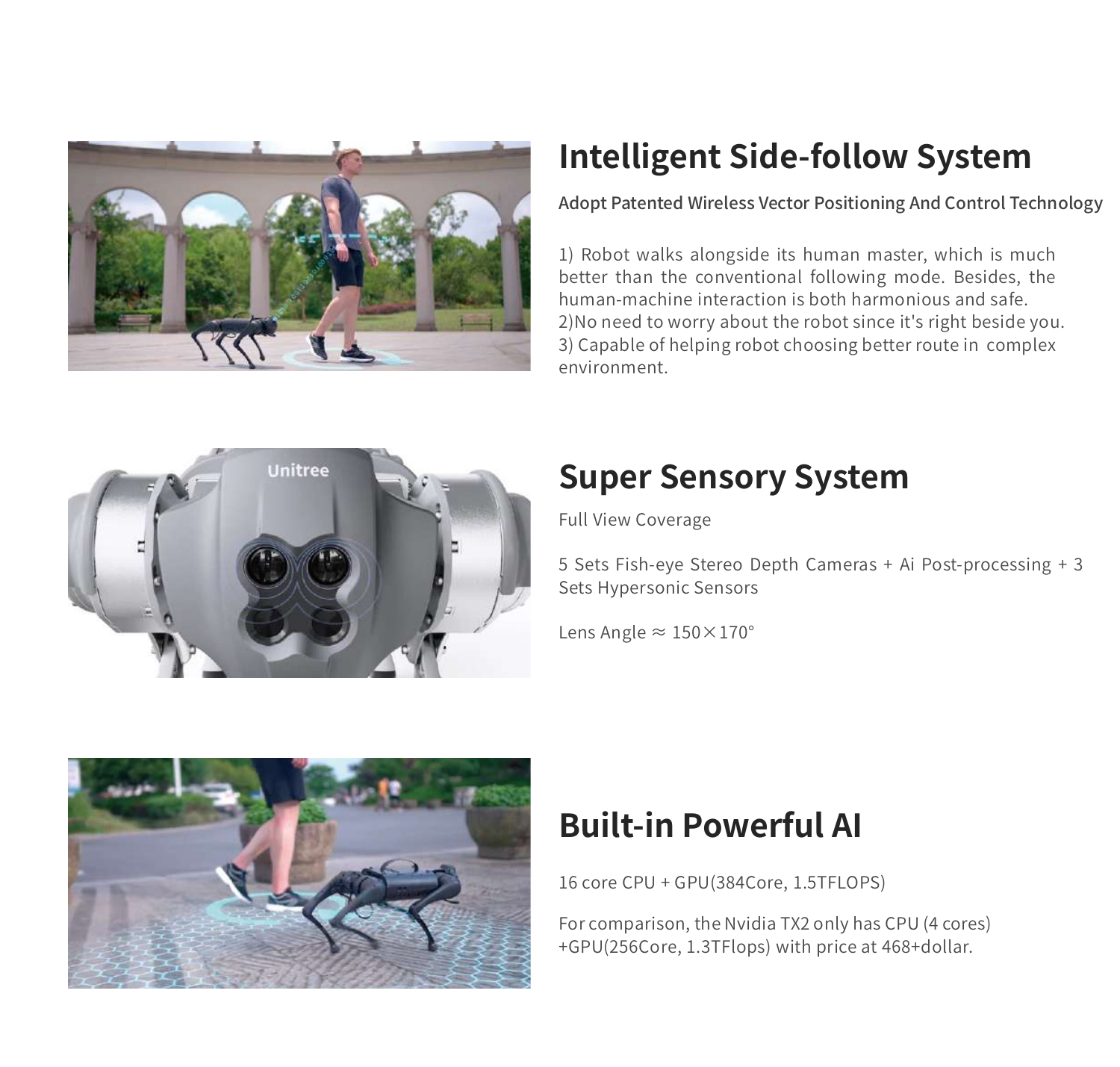#### Start The Era Of Mobile Robots Truly Entering The Lives Of The People

Unitree Robotics is a well-known start-up company in the world's robotics circle, and an outstanding pioneer in the global high-performance quadruped market, pushing mobile robots into people's lives.

| <b>Specification/version</b>      | Go 1 air                                                   | Go <sub>1</sub>                             | Go 1 Edu                   |
|-----------------------------------|------------------------------------------------------------|---------------------------------------------|----------------------------|
| Super Sensory System 1            | 1Set                                                       | 5Set                                        | 5Set                       |
| Ultrasonic Sensor                 | 3Set                                                       | 3Set                                        | 4Set                       |
| Processor                         | $1*(4*1.43GHz 128Core 0.5T)$                               | 3* (4*1.43GHz 128Core 0.5T)                 | $1$ Nano + (2 Nano or 2Nx) |
| Intelligent Side-follow System 1  | 1                                                          | 1                                           | 1                          |
| RTT1 Transmission                 | 1                                                          | 1                                           | 1                          |
| Adapter                           | 24V, 4A                                                    | 24V, 6A                                     | 24V, 6A                    |
| Controller                        | 1                                                          | 1                                           | 1                          |
| Payload                           | $\approx$ 3Kg                                              | $\approx$ 3Kg                               | $\approx$ 5Kg              |
| Heat Pipe Cooler                  | 1                                                          | 1                                           | 1                          |
| Speed                             | $0 - 2.5m/s$                                               | $0 - 3.5m/s$                                | $0 - 3.7 m/s$              |
| Graphic Processing API (OTA)      | œ                                                          | O                                           |                            |
| Research Programming API          | ○                                                          | ( )                                         |                            |
| HAI 1 Human Recognition           | $\bigcirc$                                                 | <b>CONTRACT</b>                             |                            |
| <b>APP Top View</b>               | $\left(\begin{smallmatrix} \ \ \ \end{smallmatrix}\right)$ |                                             |                            |
| 4G Or 5G                          | $(\ )$                                                     | ( )                                         |                            |
| Foot Force Sensor                 | ∩                                                          | ( )                                         |                            |
| Multifunction Extension Interface | O                                                          | $\left(\begin{array}{c} \end{array}\right)$ |                            |

\*This manual will be appropriately modified based on product improvements, specification changes and other reasons, without additional notice.